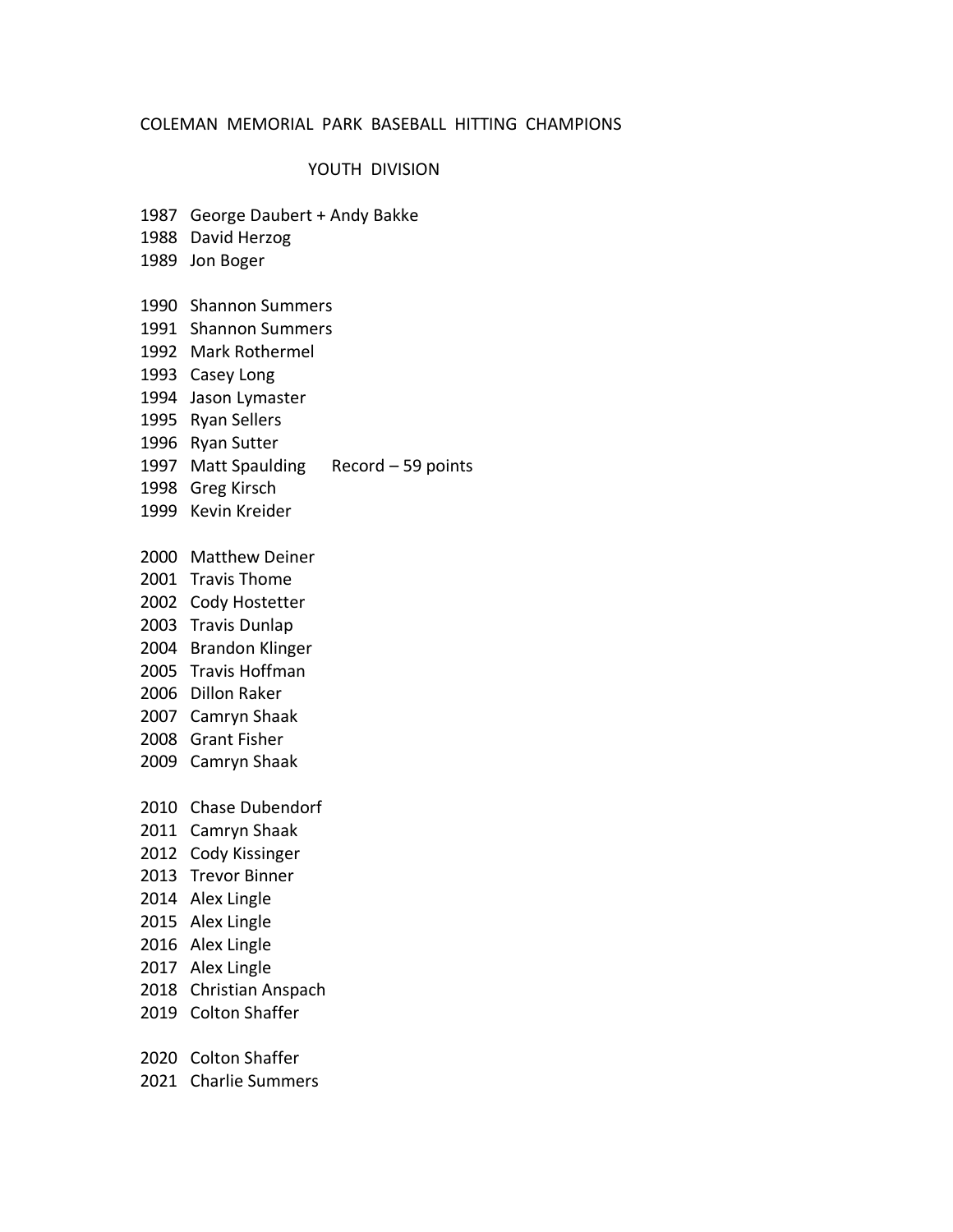### TEENER DIVISION

- 1987 Andy Ill
- 1988 Andy Ill
- 1989 Kevin Seyfert
- 1990 Kevin Seyfert
- 1991 Korie Dechert
- 1992 Mike White
- 1993 Shannon Summers
- 1994 Justin Mease
- 1995 Andy Paine
- 1996 Jerry Coleman
- 1997 Jerry Coleman
- 1998 Brandon Kirsch Record 2 homeruns 58 points
- 1999 Jarod Boger
- 
- 2000 Greg Smith
- 2001 Matthew Deiner
- 2002 Matthew Deiner + Travis Thome
- 2003 Travis Thome
- 2004 Matt Snyder
- 2005 Cody Phillips
- 2006 Tyler Reed
- 2007 Travis Hoffman
- 2008 Nick Bechtold
- 2009 Grant Fisher
- 2010 Justin Shilling
- 2011 Tyler Rosepink
- 2012 Tyler Rosepink
- 2013 Camryn Shaak
- 2014 Camryn Shaak
- 2015 Jonathan LaBarbera
- 2016 Jonathan LaBarbera
- 2017 Brandon Shollenberger
- 2018 Matthew Seibert
- 2019 Alex Lingle
- 2020 Dallas George
- 2021 Colten Shaffer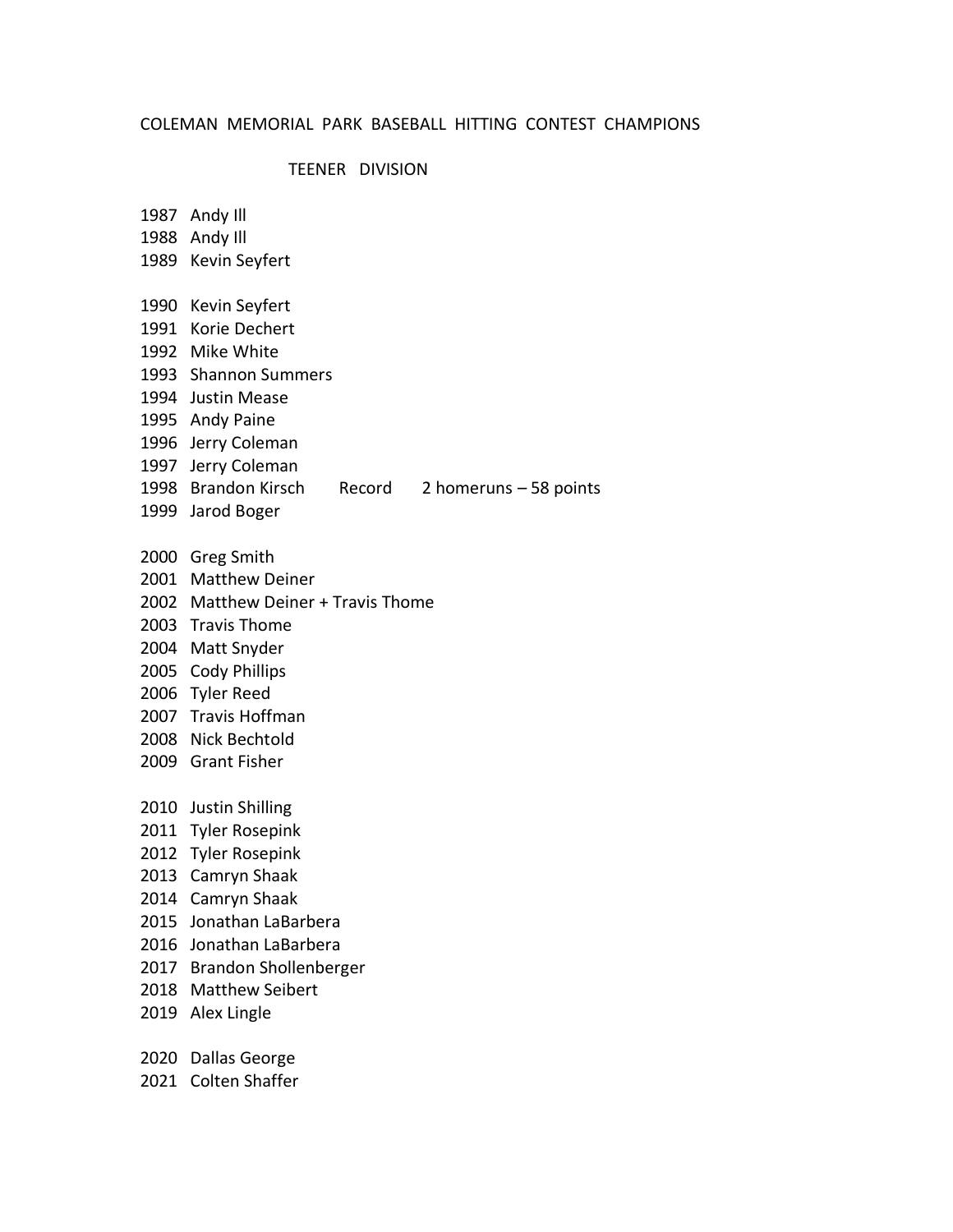### LEGION DIVISION

1987 Bill Georgelis 1988 Mark Zimmerman 1989 Mark Zimmerman 1990 Allen Schneck III 1991 Kevin Seyfert 1992 Harold White Jr. 1993 John Guth 1994 Shannon Summers 1995 Shannon Summers 1996 Shannon Summers Record 10 homeruns – 124 points 1997 Brian Gogets 1998 Nathan Erickson 1999 Jerry Coleman 2000 Chad Wertz 2001 Sean Reb 2002 Greg Smith 2003 Matt Deiner 2004 Matt Deiner 2005 Matt Deiner 2006 Travis Thome 2007 Kyle Redinger 2008 Travis Hoffman 2009 Travis Hoffman 2010 Travis Hoffman 2011 Grant Fisher 2012 Grant Fisher 2013 Chase Dubendorf 2014 Caleb Albright 2015 Camryn Shaak 2016 Camryn Shaak 2017 Samuel Zeigler 2018 John Seibert 2019 Thomas Zeigler 2020 Wyatt Menzel

2021 Wyatt Menzel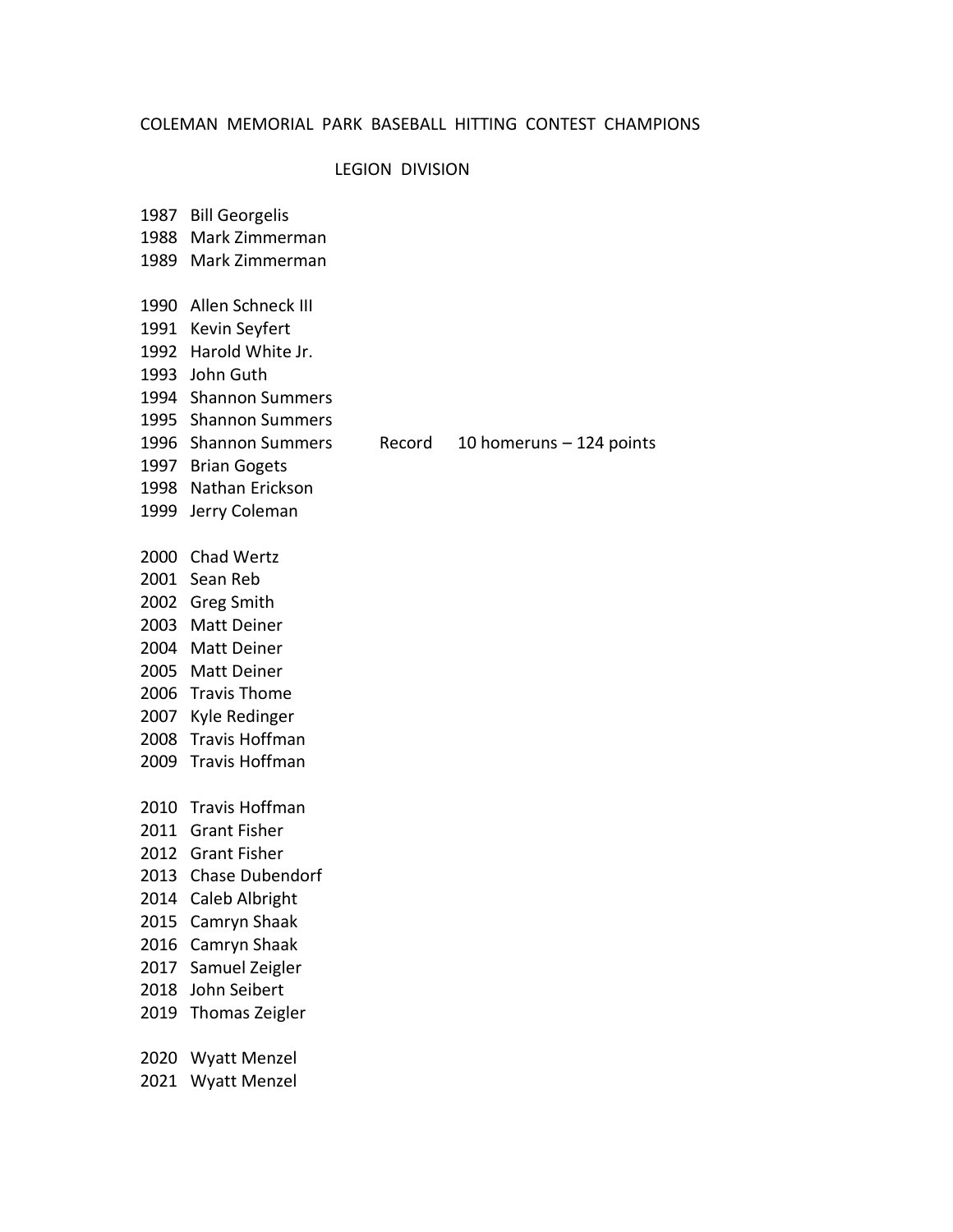## ADULT DIVISION

|      | 1987 Lon Krall        |        |                          |
|------|-----------------------|--------|--------------------------|
|      | 1988 Gary Zimmerman   |        |                          |
|      | 1989 Gary Zimmerman   |        |                          |
|      |                       |        |                          |
|      | 1990 Jeff Zimmerman   |        |                          |
|      | 1991 Jeff Brandt      |        |                          |
|      | 1992 Mike Clews       |        |                          |
|      | 1993 Mike Clews       |        |                          |
|      | 1994 Tom Clews        |        |                          |
|      | 1995 Justin Kern      |        |                          |
|      | 1996 Gary Zimmerman   |        |                          |
|      | 1997 Will Lane        |        |                          |
|      | 1998 Shannon Summers  |        |                          |
|      | 1999 Michael Summers  |        |                          |
|      | 2000 Jesse Brown      |        |                          |
|      | 2001 Jesse Brown      |        |                          |
|      | 2002 Jesse Brown      |        |                          |
|      | 2003 Jesse Brown      | Record | 18 homeruns – 146 points |
|      | 2004 Jesse Brown      |        |                          |
|      | 2005 Jesse Brown      |        |                          |
|      | 2006 Justin Mease     |        |                          |
|      | 2007 Justin Mease     |        |                          |
|      | 2008 Justin Mease     |        |                          |
|      | 2009 Justin Mease     |        |                          |
|      | 2010 Justin Mease     |        |                          |
|      | 2011 Travis Hoffman   |        |                          |
|      | 2012 Justin Mease     |        |                          |
|      | 2013 Travis Hoffman   |        |                          |
|      | 2014 Travis Hoffman   |        |                          |
|      | 2015 Justin Mease     |        |                          |
|      | 2016 Aaron Stevenson  |        |                          |
|      | 2017 Justin Mease     |        |                          |
| 2018 | Justin Mease          |        |                          |
|      | 2019 Dylan Sechrist   |        |                          |
|      |                       |        |                          |
| 2020 | <b>Dylan Sechrist</b> |        |                          |
| 2021 | <b>Justin Mease</b>   |        |                          |
|      |                       |        |                          |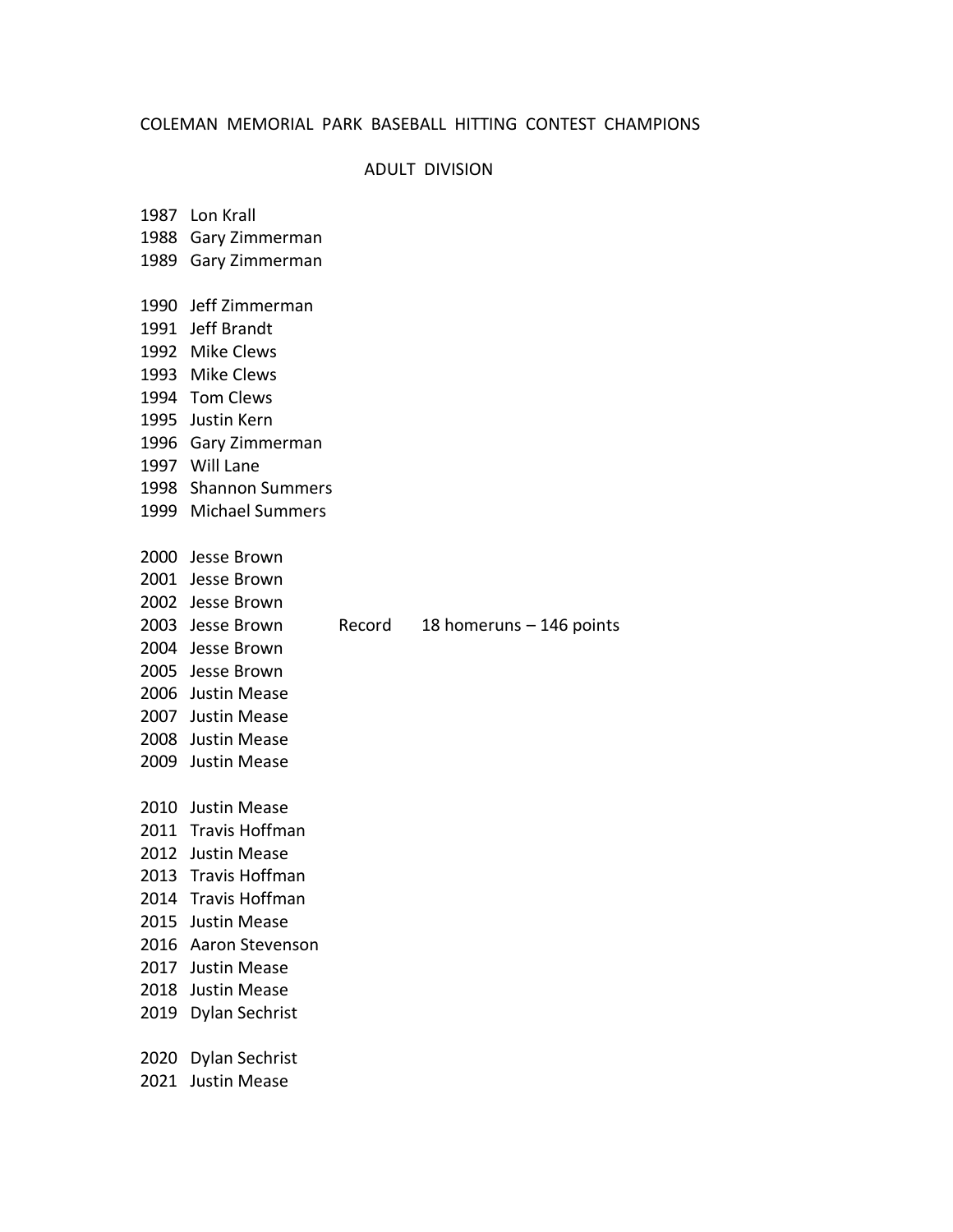SENIOR DIVISION (age in years + points = score)

|      | 1987 Lyle Krall<br>1988 Lyle Krall<br>1989 Lyle Krall | 55 yr. $+$ 51 pts.<br>56 yr. + 59 pts.<br>57 yr. + 47 pts. |  |                                                      |
|------|-------------------------------------------------------|------------------------------------------------------------|--|------------------------------------------------------|
| 1990 |                                                       |                                                            |  |                                                      |
|      | 1991 Lyle Krall                                       | 59 yr. + 37 pts.                                           |  |                                                      |
| 1992 | Lyle Krall                                            | 60 yr. $+36$ pts.                                          |  |                                                      |
|      | 1993 Dennis Petruska                                  | 56 yr. + 51 pts.                                           |  |                                                      |
|      | 1994 Lyle Krall                                       | 62 yr. $+37$ pts.                                          |  |                                                      |
|      | 1995 Lyle Krall                                       | 63 yr. $+$ 44 pts.                                         |  |                                                      |
| 1996 | Mike Miller                                           | 44 yr. + 49 pts.                                           |  |                                                      |
| 1997 |                                                       |                                                            |  |                                                      |
| 1998 |                                                       |                                                            |  |                                                      |
|      | 1999 Mike Miller                                      | 47 yr. + 57 pts.                                           |  |                                                      |
|      | 2000 Lyle Krall                                       | 68 yr. $+$ 44 pts.                                         |  |                                                      |
| 2001 | Mike Miller                                           | 49 yr. + 57 pts. and Lyle Krall                            |  | 69 yr. $+$ 37 pts.                                   |
| 2002 |                                                       |                                                            |  |                                                      |
| 2003 |                                                       |                                                            |  |                                                      |
|      | 2004 Mike Miller                                      | 52 yr. $+$ 59 pts.                                         |  |                                                      |
| 2005 | Lyle Krall                                            | 73 yr. + 34 pts.                                           |  |                                                      |
| 2006 | Mike Miller                                           | 54 yr. $+68$ pts.                                          |  |                                                      |
| 2007 | Mike Miller                                           | 55 yr. $+$ 63 pts.                                         |  |                                                      |
|      | 2008 Mike Miller                                      | 56 yr. $+$ 50 pts.                                         |  |                                                      |
|      | 2009 Mike Miller                                      | 57 yr. + 58 pts.                                           |  |                                                      |
| 2010 | Mike Miller                                           | 58 yr. + 62 pts.                                           |  |                                                      |
| 2011 | Ron Brewer                                            | 63 yr. $+$ 49 pts.                                         |  |                                                      |
| 2012 | Mike Miller                                           | 60 yr. $+$ 54 pts.                                         |  |                                                      |
| 2013 | Mike Miller                                           | 61 yr. $+$ 51 pts.                                         |  |                                                      |
|      | 2014 Mike Miller                                      |                                                            |  | 62 yr. + 52 pts. and Tom Morgan Sr. 59 yr. + 55 pts. |
| 2015 | Mike Miller                                           | 63 yr. $+50$ pts.                                          |  |                                                      |
| 2016 | Mike Miller                                           | 64 yr. + 56 pts.                                           |  |                                                      |
| 2017 | Tom Morgan Sr.                                        | 62 yr. $+ 55$ pts.                                         |  |                                                      |
| 2018 | Tom Morgan Sr.                                        | 63 yr. $+$ 59 pts.                                         |  |                                                      |
|      | 2019 Mike Miller                                      | 67 yr. $+ 52$ pts.                                         |  |                                                      |
| 2020 | Mike Miller                                           | 68 yr. $+$ 42 pts.                                         |  |                                                      |
| 2021 | Tom Morgan Sr.                                        | 66 yr. $+55$                                               |  |                                                      |